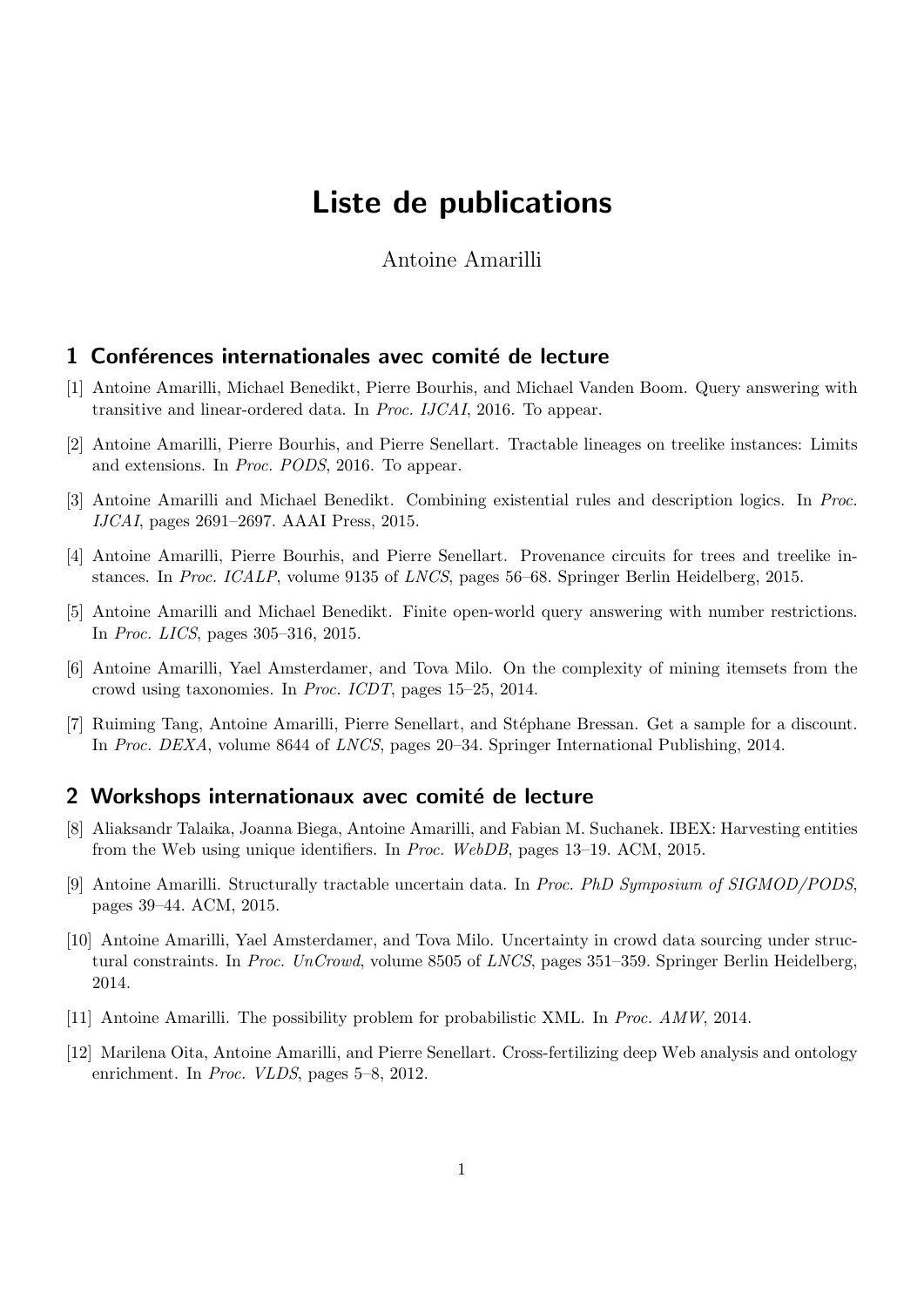# 3 Conférences nationales avec comité de lecture

[13] Antoine Amarilli and Pierre Senellart. On the connections between relational and XML probabilistic data models. In Proc. BNCOD, pages 121–134, 2013.

## 4 Brevets

[14] Antoine Amarilli, Cyril Allauzen, and Mehryar Mohri. Minimum Bayesian risk methods for automatic speech recognition. United States Patent 9123333, 2015.

#### 5 Articles de revues nationales ou internationales avec comité de lecture

- [15] Antoine Amarilli. Possibility for probabilistic XML. Ingénierie des Systèmes d'Information, 20(5):53– 75, 2015.
- [16] Ruiming Tang, Antoine Amarilli, Pierre Senellart, and Stéphane Bressan. A framework for samplingbased XML data pricing. Transactions on Large-Scale Data and Knowledge-Centered Systems, 24:116– 138, 2016.

### 6 Publications sans comité de lecture

- [17] Antoine Amarilli, Marc Beunardeau, Rémi Géraud, and David Naccache. Failure is also an option. In The New Codebreakers - Essays Dedicated to David Kahn on the Occasion of His 85th Birthday, pages 161–165, 2016.
- [18] Antoine Amarilli, Silviu Maniu, and Pierre Senellart. Intensional data on the web. SIGWEB Newsletter, (Summer 2015):4:1–4:12, 2015.
- [19] Antoine Amarilli, Luis Galárraga, Nicoleta Preda, and Fabian M. Suchanek. Recent topics of research around the YAGO knowledge base. In Proc. APWEB, volume 8709 of LNCS, pages 1–12. Springer International Publishing, 2014.
- [20] Antoine Amarilli, Fabrice Ben Hamouda, Florian Bourse, Robin Morisset, David Naccache, and Pablo Rauzy. From rational number reconstruction to set reconciliation and file synchronization. In Proc. TGC, volume 8191 of LNCS, pages 1–18. Springer Berlin Heidelberg, 2013.
- [21] Antoine Amarilli, Sascha Müller, David Naccache, Daniel Page, Pablo Rauzy, and Michael Tunstall. Can code polymorphism limit information leakage? In Proc. WISTP, pages 1–21. Springer-Verlag, 2011.
- [22] Antoine Amarilli, David Naccache, Pablo Rauzy, and Emil Simion. Can a program reverse-engineer itself? In Liqun Chen, editor, *Proc. IMACC*, volume 7089 of *LNCS*, pages 1–9. Springer Berlin Heidelberg, 2011.

## 7 Prépublications soumises à une conférence avec comité de lecture

[23] Antoine Amarilli and Michael Benedikt. Finite open-world query answering with number restrictions. Preprint: <https://a3nm.net/publications/amarilli2016finite.pdf>, 2016.